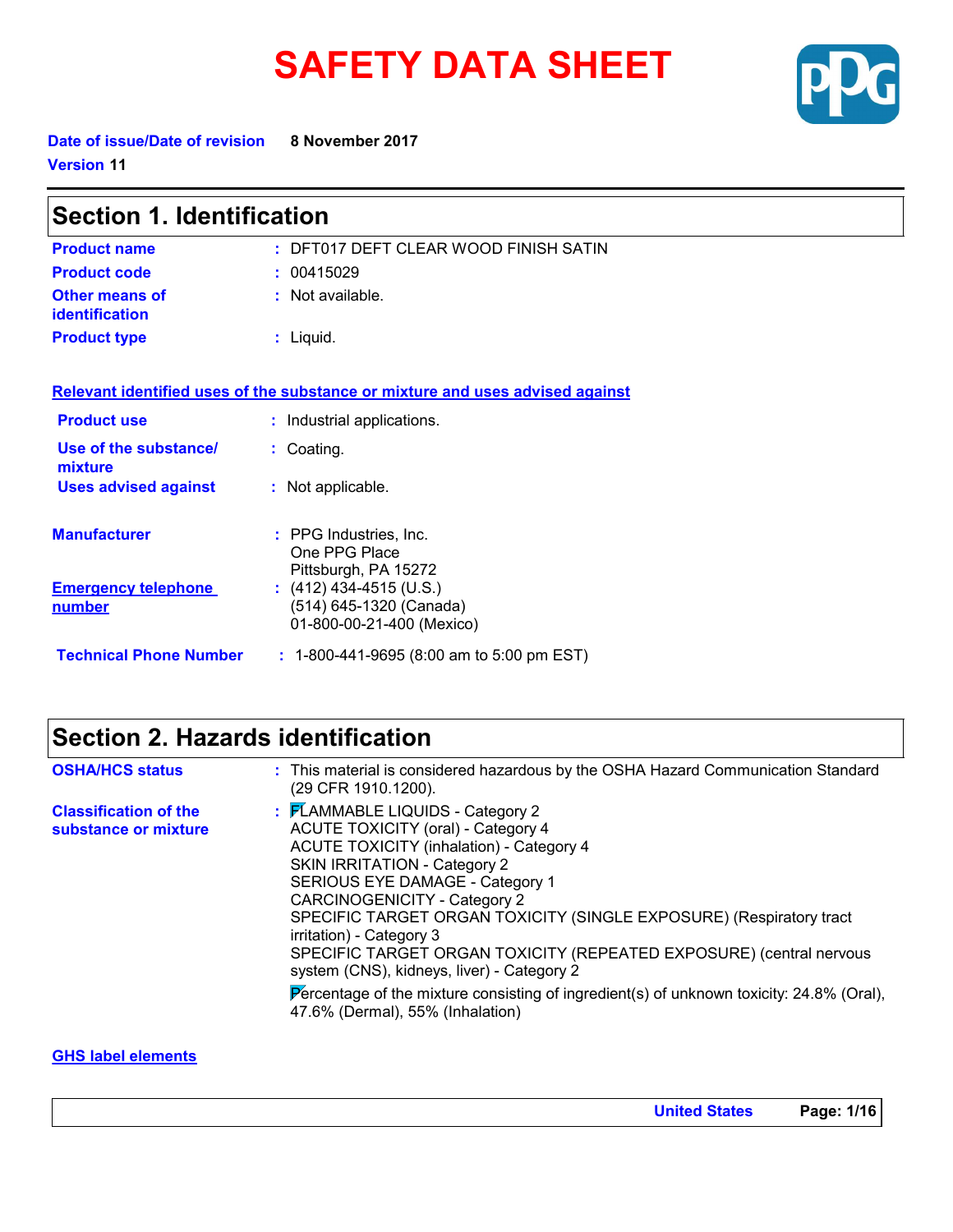## **Section 2. Hazards identification**

| <b>Hazard pictograms</b>                          |                                                                                                                                                                                                                                                                                                                                                                                                                                                                                                                                                                                                                                                                                                                                                                                         |
|---------------------------------------------------|-----------------------------------------------------------------------------------------------------------------------------------------------------------------------------------------------------------------------------------------------------------------------------------------------------------------------------------------------------------------------------------------------------------------------------------------------------------------------------------------------------------------------------------------------------------------------------------------------------------------------------------------------------------------------------------------------------------------------------------------------------------------------------------------|
| <b>Signal word</b>                                | Danger                                                                                                                                                                                                                                                                                                                                                                                                                                                                                                                                                                                                                                                                                                                                                                                  |
| <b>Hazard statements</b>                          | $\therefore$ $H$ ighly flammable liquid and vapor.<br>Harmful if swallowed or if inhaled.<br>Causes serious eye damage.<br>Causes skin irritation.<br>Suspected of causing cancer.<br>May cause respiratory irritation.<br>May cause damage to organs through prolonged or repeated exposure. (central<br>nervous system (CNS), kidneys, liver)                                                                                                                                                                                                                                                                                                                                                                                                                                         |
| <b>Precautionary statements</b>                   |                                                                                                                                                                                                                                                                                                                                                                                                                                                                                                                                                                                                                                                                                                                                                                                         |
| <b>Prevention</b>                                 | : Øbtain special instructions before use. Do not handle until all safety precautions have<br>been read and understood. Wear protective gloves. Wear eye or face protection.<br>Wear protective clothing. Keep away from heat, hot surfaces, sparks, open flames and<br>other ignition sources. No smoking. Use explosion-proof electrical, ventilating, lighting<br>and all material-handling equipment. Use only non-sparking tools. Take precautionary<br>measures against static discharge. Keep container tightly closed. Use only outdoors or<br>in a well-ventilated area. Do not breathe vapor. Do not eat, drink or smoke when using<br>this product. Wash hands thoroughly after handling.                                                                                     |
| <b>Response</b>                                   | : Cet medical attention if you feel unwell. IF exposed or concerned: Get medical<br>attention. IF INHALED: Remove person to fresh air and keep comfortable for breathing.<br>Call a POISON CENTER or physician if you feel unwell. IF SWALLOWED: Call a<br>POISON CENTER or physician if you feel unwell. Rinse mouth. IF ON SKIN (or hair):<br>Take off immediately all contaminated clothing. Rinse skin with water or shower. IF ON<br>SKIN: Wash with plenty of soap and water. Take off contaminated clothing and wash it<br>before reuse. If skin irritation occurs: Get medical attention. IF IN EYES: Rinse<br>cautiously with water for several minutes. Remove contact lenses, if present and easy<br>to do. Continue rinsing. Immediately call a POISON CENTER or physician. |
| <b>Storage</b>                                    | : Store locked up. Store in a well-ventilated place. Keep cool.                                                                                                                                                                                                                                                                                                                                                                                                                                                                                                                                                                                                                                                                                                                         |
| <b>Disposal</b>                                   | : Dispose of contents and container in accordance with all local, regional, national and<br>international regulations.                                                                                                                                                                                                                                                                                                                                                                                                                                                                                                                                                                                                                                                                  |
| <b>Supplemental label</b><br>elements             | : Sanding and grinding dusts may be harmful if inhaled. Repeated exposure to high vapor<br>concentrations may cause irritation of the respiratory system and permanent brain and<br>nervous system damage. Inhalation of vapor/aerosol concentrations above the<br>recommended exposure limits causes headaches, drowsiness and nausea and may<br>lead to unconsciousness or death. Avoid contact with skin and clothing. Wash<br>thoroughly after handling. Emits toxic fumes when heated. DANGER - RAGS, STEEL<br>WOOL OR WASTE SOAKED WITH THIS PRODUCT MAY SPONTANEOUSLY<br>CATCH FIRE IF IMPROPERLY DISCARDED. IMMEDIATELY AFTER EACH USE,<br>PLACE RAGS, STEEL WOOL OR WASTE IN A SEALED WATER-FILLED METAL<br>CONTAINER.                                                         |
| <b>Hazards not otherwise</b><br><b>classified</b> | : Prolonged or repeated contact may dry skin and cause irritation.                                                                                                                                                                                                                                                                                                                                                                                                                                                                                                                                                                                                                                                                                                                      |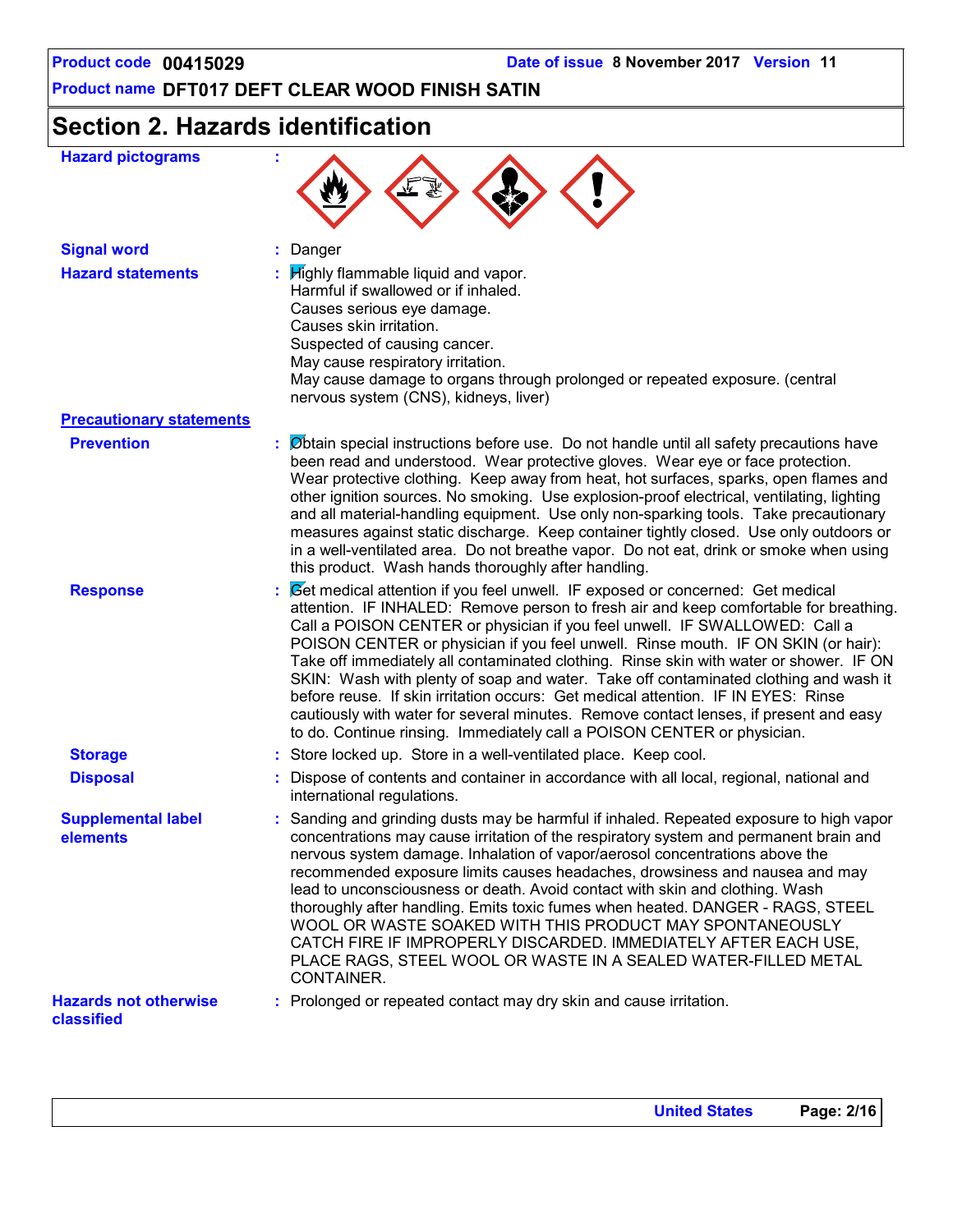## **Section 3. Composition/information on ingredients**

**Substance/mixture :**

: Mixture

**Product name :** DFT017 DEFT CLEAR WOOD FINISH SATIN

| <b>Ingredient name</b>                  | $\frac{9}{6}$    | <b>CAS number</b> |
|-----------------------------------------|------------------|-------------------|
| Maphtha (petroleum), hydrotreated heavy | l≥10 - ≤20       | 64742-48-9        |
| isobutyl isobutyrate                    | l≥10 - ≤20       | $97 - 85 - 8$     |
| heptan-2-one                            | l≥10 - ≤20       | $110 - 43 - 0$    |
| 2-butoxyethanol                         | 210 - ≤19        | 111-76-2          |
| Ligroine                                | l≥5.0 - ≤10      | 8032-32-4         |
| butan-1-ol                              | l≥5.0 - ≤10      | $71-36-3$         |
| zinc distearate                         | l≥1.0 - ≤5.0     | 557-05-1          |
| Isopropyl alcohol                       | $\geq 1.0 - 5.0$ | 67-63-0           |
| xylene                                  | l≥1.0 - ≤4.6     | 1330-20-7         |
| ethylbenzene                            | < 1.0            | $100 - 41 - 4$    |

SUB codes represent substances without registered CAS Numbers.

Any concentration shown as a range is to protect confidentiality or is due to batch variation.

**There are no additional ingredients present which, within the current knowledge of the supplier and in the concentrations applicable, are classified as hazardous to health or the environment and hence require reporting in this section.**

**Occupational exposure limits, if available, are listed in Section 8.**

## **Section 4. First aid measures**

If ingestion, irritation, any type of overexposure or symptoms of overexposure occur during or persists after use of this product, contact a POISON CONTROL CENTER, EMERGENCY ROOM OR PHYSICIAN immediately; have Safety Data Sheet information available. Never give anything by mouth to an unconscious or convulsing person.

### **Description of necessary first aid measures**

| <b>Eye contact</b>                    | : Check for and remove any contact lenses. Immediately flush eyes with running water for<br>at least 15 minutes, keeping eyelids open. Seek immediate medical attention.                               |
|---------------------------------------|--------------------------------------------------------------------------------------------------------------------------------------------------------------------------------------------------------|
| <b>Inhalation</b>                     | : Remove to fresh air. Keep person warm and at rest. If not breathing, if breathing is<br>irregular or if respiratory arrest occurs, provide artificial respiration or oxygen by trained<br>personnel. |
| <b>Skin contact</b>                   | : Remove contaminated clothing and shoes. Wash skin thoroughly with soap and water<br>or use recognized skin cleanser. Do NOT use solvents or thinners.                                                |
| <b>Ingestion</b>                      | : If swallowed, seek medical advice immediately and show this container or label. Keep<br>person warm and at rest. Do NOT induce vomiting.                                                             |
|                                       | Most important symptoms/effects, acute and delayed                                                                                                                                                     |
| <b>Potential acute health effects</b> |                                                                                                                                                                                                        |
| <b>Eye contact</b>                    | : Causes serious eve damage.                                                                                                                                                                           |

- **Inhalation : Skin contact :** : Harmful if inhaled. May cause respiratory irritation.
	- Causes skin irritation. Defatting to the skin.
- **Ingestion :**  $\blacksquare$  Marmful if swallowed.

### **Over-exposure signs/symptoms**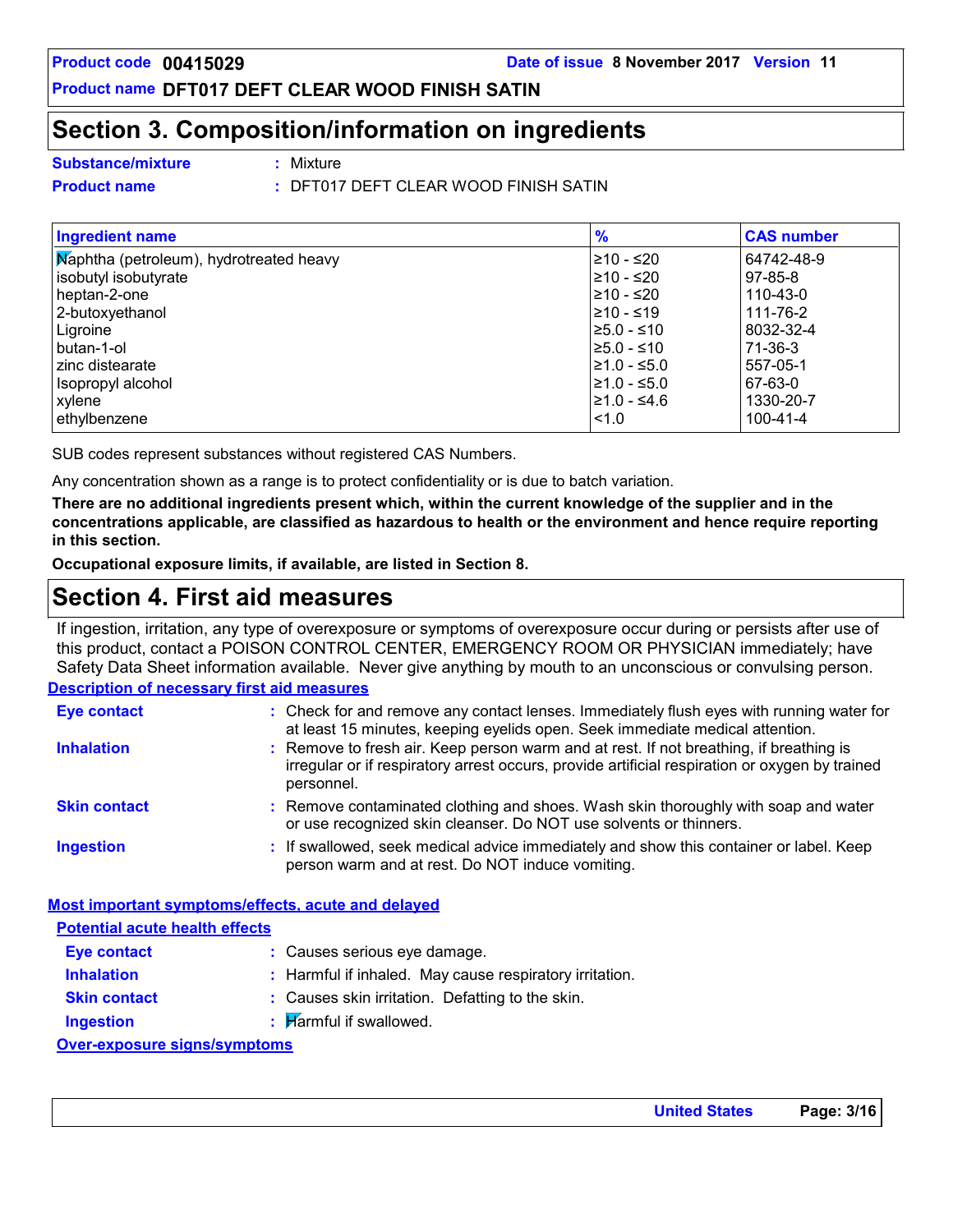## **Section 4. First aid measures**

| <b>Eye contact</b>                | : Adverse symptoms may include the following:<br>pain<br>watering<br>redness                                                                                                                                                                                                                                                                                             |
|-----------------------------------|--------------------------------------------------------------------------------------------------------------------------------------------------------------------------------------------------------------------------------------------------------------------------------------------------------------------------------------------------------------------------|
| <b>Inhalation</b>                 | : Adverse symptoms may include the following:<br>respiratory tract irritation<br>coughing                                                                                                                                                                                                                                                                                |
| <b>Skin contact</b>               | : Adverse symptoms may include the following:<br>pain or irritation<br>redness<br>dryness<br>cracking<br>blistering may occur                                                                                                                                                                                                                                            |
| <b>Ingestion</b>                  | : Adverse symptoms may include the following:<br>stomach pains                                                                                                                                                                                                                                                                                                           |
|                                   | Indication of immediate medical attention and special treatment needed, if necessary                                                                                                                                                                                                                                                                                     |
| <b>Notes to physician</b>         | : In case of inhalation of decomposition products in a fire, symptoms may be delayed.<br>The exposed person may need to be kept under medical surveillance for 48 hours.                                                                                                                                                                                                 |
| <b>Specific treatments</b>        | : No specific treatment.                                                                                                                                                                                                                                                                                                                                                 |
| <b>Protection of first-aiders</b> | : No action shall be taken involving any personal risk or without suitable training. If it is<br>suspected that fumes are still present, the rescuer should wear an appropriate mask or<br>self-contained breathing apparatus. It may be dangerous to the person providing aid to<br>give mouth-to-mouth resuscitation. Wash contaminated clothing thoroughly with water |

before removing it, or wear gloves.

**See toxicological information (Section 11)**

## **Section 5. Fire-fighting measures**

| : Use dry chemical, $CO2$ , water spray (fog) or foam.                                                                                                                                                                                                                                                                                                   |
|----------------------------------------------------------------------------------------------------------------------------------------------------------------------------------------------------------------------------------------------------------------------------------------------------------------------------------------------------------|
| : Do not use water jet.                                                                                                                                                                                                                                                                                                                                  |
| : Highly flammable liquid and vapor. In a fire or if heated, a pressure increase will occur<br>and the container may burst, with the risk of a subsequent explosion. Vapors may<br>accumulate in low or confined areas or travel a considerable distance to a source of<br>ignition and flash back. Runoff to sewer may create fire or explosion hazard. |
| Decomposition products may include the following materials:<br>carbon oxides<br>nitrogen oxides<br>metal oxide/oxides                                                                                                                                                                                                                                    |
|                                                                                                                                                                                                                                                                                                                                                          |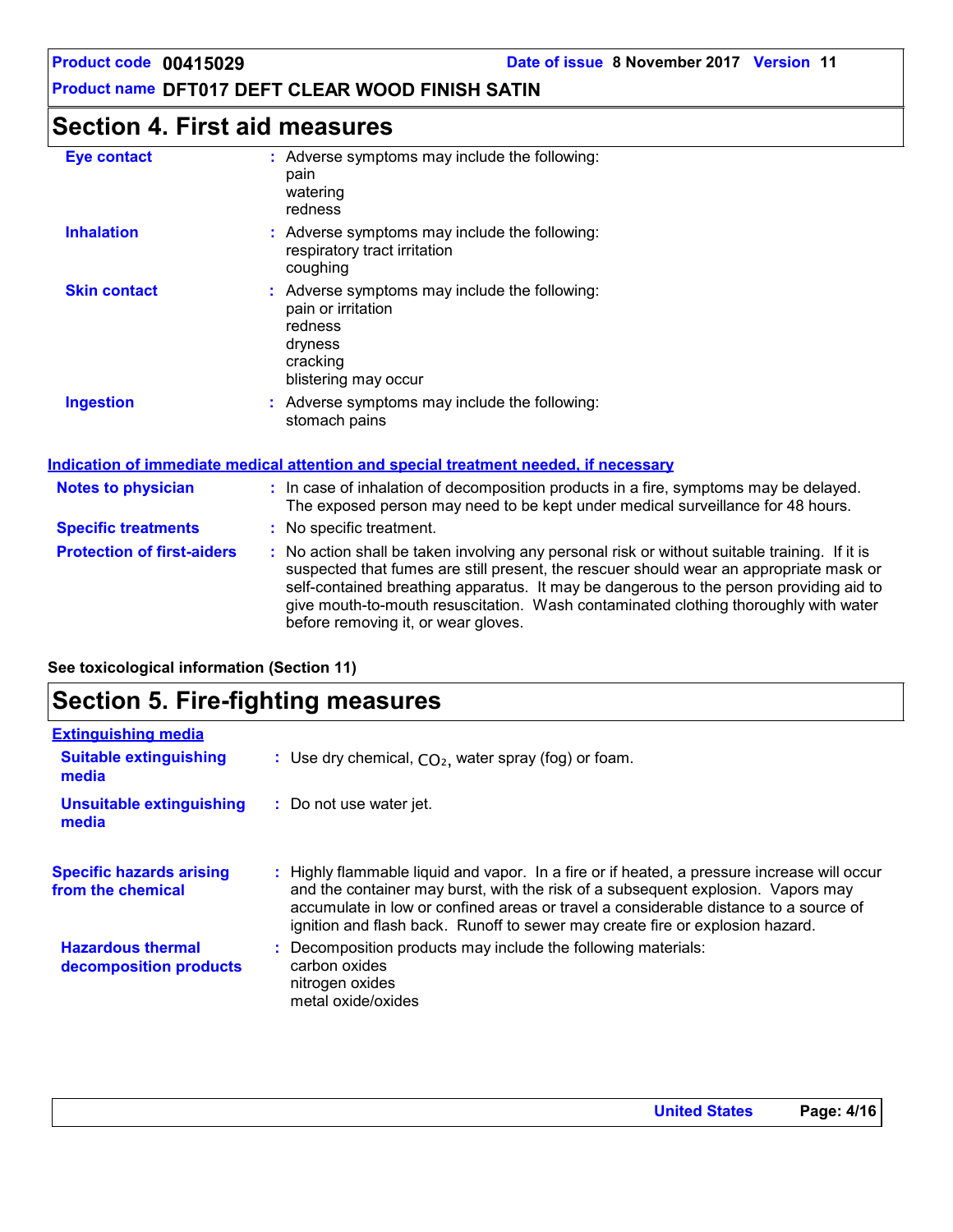## **Section 5. Fire-fighting measures**

| <b>Special protective actions</b><br>for fire-fighters | : Promptly isolate the scene by removing all persons from the vicinity of the incident if<br>there is a fire. No action shall be taken involving any personal risk or without suitable<br>training. Move containers from fire area if this can be done without risk. Use water<br>spray to keep fire-exposed containers cool. |
|--------------------------------------------------------|-------------------------------------------------------------------------------------------------------------------------------------------------------------------------------------------------------------------------------------------------------------------------------------------------------------------------------|
| <b>Special protective</b>                              | : Fire-fighters should wear appropriate protective equipment and self-contained breathing                                                                                                                                                                                                                                     |
| equipment for fire-fighters                            | apparatus (SCBA) with a full face-piece operated in positive pressure mode.                                                                                                                                                                                                                                                   |

## **Section 6. Accidental release measures**

### **Personal precautions, protective equipment and emergency procedures**

| For non-emergency<br>personnel   | : No action shall be taken involving any personal risk or without suitable training.<br>Evacuate surrounding areas. Keep unnecessary and unprotected personnel from<br>entering. Do not touch or walk through spilled material. Shut off all ignition sources.<br>No flares, smoking or flames in hazard area. Do not breathe vapor or mist. Provide<br>adequate ventilation. Wear appropriate respirator when ventilation is inadequate. Put<br>on appropriate personal protective equipment. |
|----------------------------------|------------------------------------------------------------------------------------------------------------------------------------------------------------------------------------------------------------------------------------------------------------------------------------------------------------------------------------------------------------------------------------------------------------------------------------------------------------------------------------------------|
| For emergency responders         | : If specialized clothing is required to deal with the spillage, take note of any information in<br>Section 8 on suitable and unsuitable materials. See also the information in "For non-<br>emergency personnel".                                                                                                                                                                                                                                                                             |
| <b>Environmental precautions</b> | : Avoid dispersal of spilled material and runoff and contact with soil, waterways, drains<br>and sewers. Inform the relevant authorities if the product has caused environmental<br>pollution (sewers, waterways, soil or air).                                                                                                                                                                                                                                                                |

### **Methods and materials for containment and cleaning up**

| <b>Small spill</b> |                                                | : Stop leak if without risk. Move containers from spill area. Use spark-proof tools and<br>explosion-proof equipment. Dilute with water and mop up if water-soluble. Alternatively,<br>or if water-insoluble, absorb with an inert dry material and place in an appropriate waste<br>disposal container. Dispose of via a licensed waste disposal contractor.                                                                                                                                                                                                                                                                                                                                                      |  |
|--------------------|------------------------------------------------|--------------------------------------------------------------------------------------------------------------------------------------------------------------------------------------------------------------------------------------------------------------------------------------------------------------------------------------------------------------------------------------------------------------------------------------------------------------------------------------------------------------------------------------------------------------------------------------------------------------------------------------------------------------------------------------------------------------------|--|
| <b>Large spill</b> | information and Section 13 for waste disposal. | : Stop leak if without risk. Move containers from spill area. Use spark-proof tools and<br>explosion-proof equipment. Approach release from upwind. Prevent entry into sewers,<br>water courses, basements or confined areas. Wash spillages into an effluent treatment<br>plant or proceed as follows. Contain and collect spillage with non-combustible,<br>absorbent material e.g. sand, earth, vermiculite or diatomaceous earth and place in<br>container for disposal according to local regulations (see Section 13). Dispose of via a<br>licensed waste disposal contractor. Contaminated absorbent material may pose the<br>same hazard as the spilled product. Note: see Section 1 for emergency contact |  |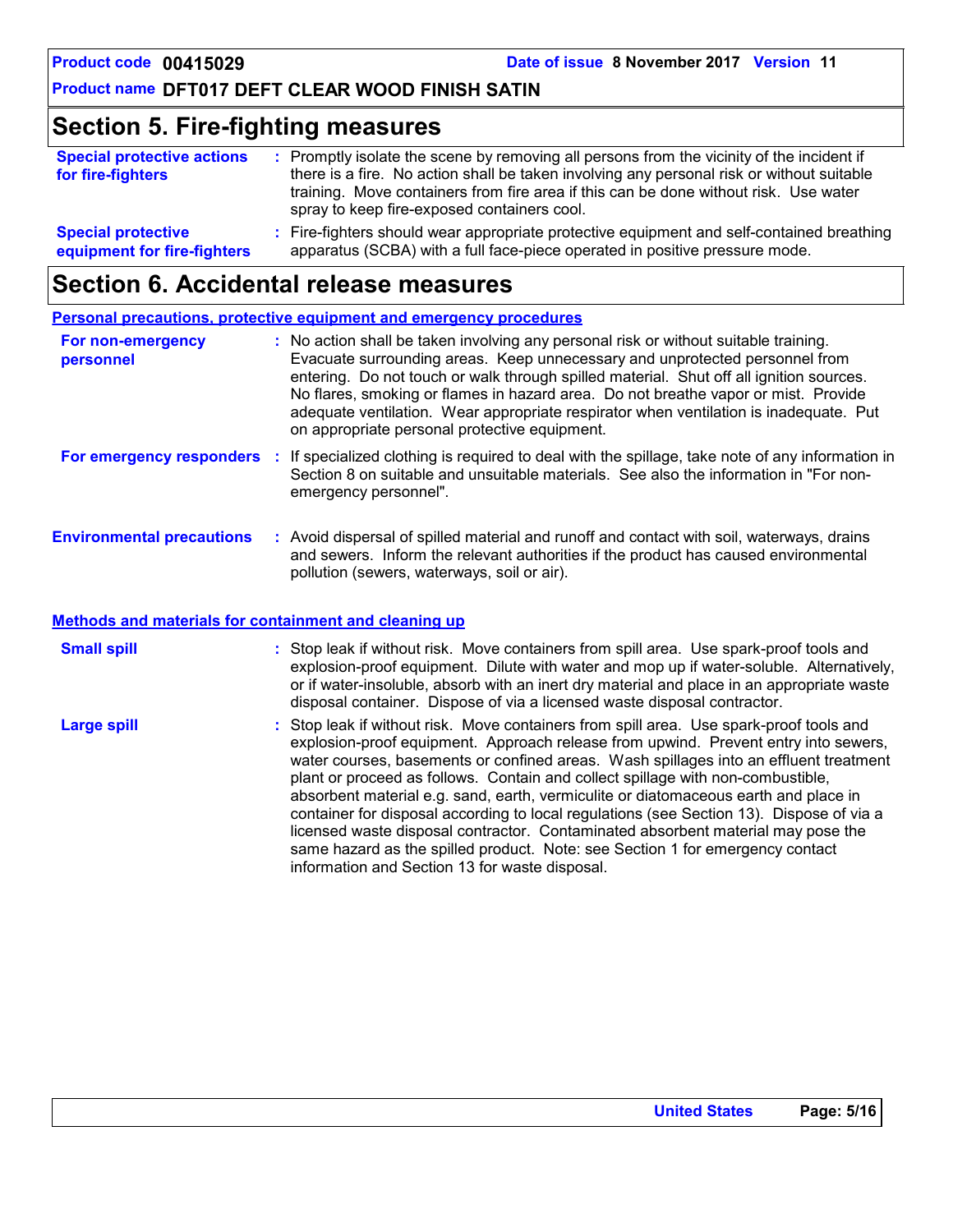## **Section 7. Handling and storage**

| <b>Protective measures</b>                                                       | : Put on appropriate personal protective equipment (see Section 8). Avoid exposure -<br>obtain special instructions before use. Do not handle until all safety precautions have<br>been read and understood. Do not get in eyes or on skin or clothing. Do not breathe<br>vapor or mist. Do not ingest. Use only with adequate ventilation. Wear appropriate<br>respirator when ventilation is inadequate. Do not enter storage areas and confined<br>spaces unless adequately ventilated. Keep in the original container or an approved<br>alternative made from a compatible material, kept tightly closed when not in use. Store<br>and use away from heat, sparks, open flame or any other ignition source. Use<br>explosion-proof electrical (ventilating, lighting and material handling) equipment. Use<br>only non-sparking tools. Take precautionary measures against electrostatic discharges.<br>Empty containers retain product residue and can be hazardous. Do not reuse container.                                                                                                                                                                                                                                                                                                                  |
|----------------------------------------------------------------------------------|--------------------------------------------------------------------------------------------------------------------------------------------------------------------------------------------------------------------------------------------------------------------------------------------------------------------------------------------------------------------------------------------------------------------------------------------------------------------------------------------------------------------------------------------------------------------------------------------------------------------------------------------------------------------------------------------------------------------------------------------------------------------------------------------------------------------------------------------------------------------------------------------------------------------------------------------------------------------------------------------------------------------------------------------------------------------------------------------------------------------------------------------------------------------------------------------------------------------------------------------------------------------------------------------------------------------|
| <b>Special precautions</b>                                                       | : Vapors may accumulate in low or confined areas or travel a considerable distance to a<br>source of ignition and flash back. Vapors are heavier than air and may spread along<br>floors. Materials such as cleaning rags, paper wipes and protective clothing, which are<br>contaminated with the product may spontaneously self-ignite some hours later. To avoid<br>the risks of fires, all contaminated materials should be stored in purpose-built containers<br>or in metal containers with tight-fitting, self-closing lids. Contaminated materials should<br>be removed from the workplace at the end of each working day and be stored outside.<br>Due to the nitrocellulose content of this product, spray dusts and deposits have a low<br>flammability threshold. The product should not be sprayed in the same booth as<br>coatings that generate heat during drying (for instance air drying or forced dry<br>autoxidizing alkyds, styrenated alkyds or polyesters, etc), unless the spray booth and<br>exhaust ducting are completely cleaned between each product change. If this material<br>is part of a multiple component system, read the Safety Data Sheet(s) for the other<br>component or components before blending as the resulting mixture may have the<br>hazards of all of its parts. |
| <b>Advice on general</b><br>occupational hygiene                                 | : Eating, drinking and smoking should be prohibited in areas where this material is<br>handled, stored and processed. Workers should wash hands and face before eating,<br>drinking and smoking. Remove contaminated clothing and protective equipment before<br>entering eating areas. See also Section 8 for additional information on hygiene<br>measures.                                                                                                                                                                                                                                                                                                                                                                                                                                                                                                                                                                                                                                                                                                                                                                                                                                                                                                                                                      |
| <b>Conditions for safe storage,</b><br>including any<br><b>incompatibilities</b> | : Do not store above the following temperature: 50°C (122°F). Store in accordance with<br>local regulations. Store in a segregated and approved area. Store in original container<br>protected from direct sunlight in a dry, cool and well-ventilated area, away from<br>incompatible materials (see Section 10) and food and drink. Store locked up. Eliminate<br>all ignition sources. Separate from oxidizing materials. Keep container tightly closed<br>and sealed until ready for use. Containers that have been opened must be carefully<br>resealed and kept upright to prevent leakage. Do not store in unlabeled containers.<br>Use appropriate containment to avoid environmental contamination.                                                                                                                                                                                                                                                                                                                                                                                                                                                                                                                                                                                                       |

## **Section 8. Exposure controls/personal protection**

**Control parameters Occupational exposure limits**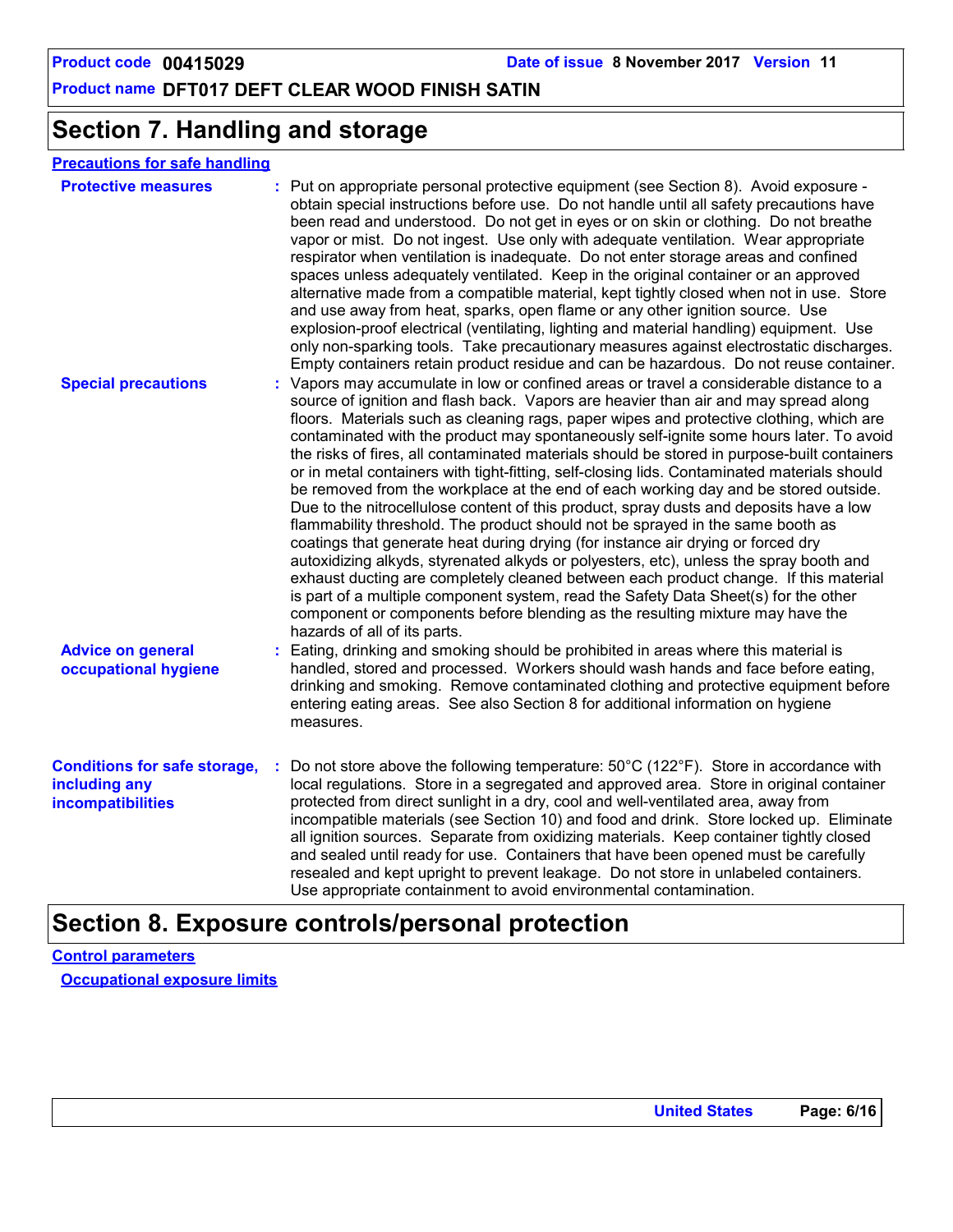## **Section 8. Exposure controls/personal protection**

| <b>Ingredient name</b>                  | <b>Exposure limits</b>                                                          |
|-----------------------------------------|---------------------------------------------------------------------------------|
| Maphtha (petroleum), hydrotreated heavy | None.                                                                           |
| isobutyl isobutyrate                    | None.                                                                           |
| heptan-2-one                            | ACGIH TLV (United States, 3/2017).                                              |
|                                         | TWA: 233 mg/m <sup>3</sup> 8 hours.                                             |
|                                         | TWA: 50 ppm 8 hours.                                                            |
|                                         | OSHA PEL (United States, 6/2016).                                               |
|                                         | TWA: $465$ mg/m <sup>3</sup> 8 hours.                                           |
|                                         | TWA: 100 ppm 8 hours.                                                           |
| 2-butoxyethanol                         | ACGIH TLV (United States, 3/2017).                                              |
|                                         | TWA: 20 ppm 8 hours.                                                            |
|                                         | OSHA PEL (United States, 6/2016).                                               |
|                                         | Absorbed through skin.                                                          |
|                                         | TWA: $240$ mg/m <sup>3</sup> 8 hours.                                           |
|                                         | TWA: 50 ppm 8 hours.                                                            |
| Ligroine                                | None.                                                                           |
| butan-1-ol                              | ACGIH TLV (United States, 3/2017).                                              |
|                                         | TWA: 20 ppm 8 hours.                                                            |
|                                         | OSHA PEL (United States, 6/2016).                                               |
|                                         | TWA: 300 mg/m <sup>3</sup> 8 hours.                                             |
|                                         | TWA: 100 ppm 8 hours.                                                           |
| zinc distearate                         | ACGIH TLV (United States, 3/2017).                                              |
|                                         | TWA: 10 mg/m <sup>3</sup> 8 hours. Form: Inhalable                              |
|                                         | fraction                                                                        |
|                                         | TWA: 3 mg/m <sup>3</sup> 8 hours. Form: Respirable                              |
|                                         | fraction                                                                        |
|                                         | OSHA PEL (United States, 6/2016).                                               |
|                                         | TWA: 5 mg/m <sup>3</sup> 8 hours. Form: Respirable                              |
|                                         | fraction                                                                        |
|                                         | TWA: 15 mg/m <sup>3</sup> 8 hours. Form: Total dust                             |
|                                         | <b>ACGIH TLV (United States).</b><br>TWA: 10 mg/m <sup>3</sup> Form: Total dust |
| Isopropyl alcohol                       | ACGIH TLV (United States, 3/2017).                                              |
|                                         | STEL: 400 ppm 15 minutes.                                                       |
|                                         | TWA: 200 ppm 8 hours.                                                           |
|                                         | OSHA PEL (United States, 6/2016).                                               |
|                                         | TWA: 980 mg/m <sup>3</sup> 8 hours.                                             |
|                                         | TWA: 400 ppm 8 hours.                                                           |
| xylene                                  | ACGIH TLV (United States, 3/2017).                                              |
|                                         | STEL: 651 mg/m <sup>3</sup> 15 minutes.                                         |
|                                         | STEL: 150 ppm 15 minutes.                                                       |
|                                         | TWA: 434 mg/m <sup>3</sup> 8 hours.                                             |
|                                         | TWA: 100 ppm 8 hours.                                                           |
|                                         | OSHA PEL (United States, 6/2016).                                               |
|                                         | TWA: 435 mg/m <sup>3</sup> 8 hours.                                             |
|                                         | TWA: 100 ppm 8 hours.                                                           |
| ethylbenzene                            | ACGIH TLV (United States, 3/2017).                                              |
|                                         | TWA: 20 ppm 8 hours.                                                            |
|                                         | OSHA PEL (United States, 6/2016).                                               |
|                                         | TWA: 435 mg/m <sup>3</sup> 8 hours.                                             |
|                                         | TWA: 100 ppm 8 hours.                                                           |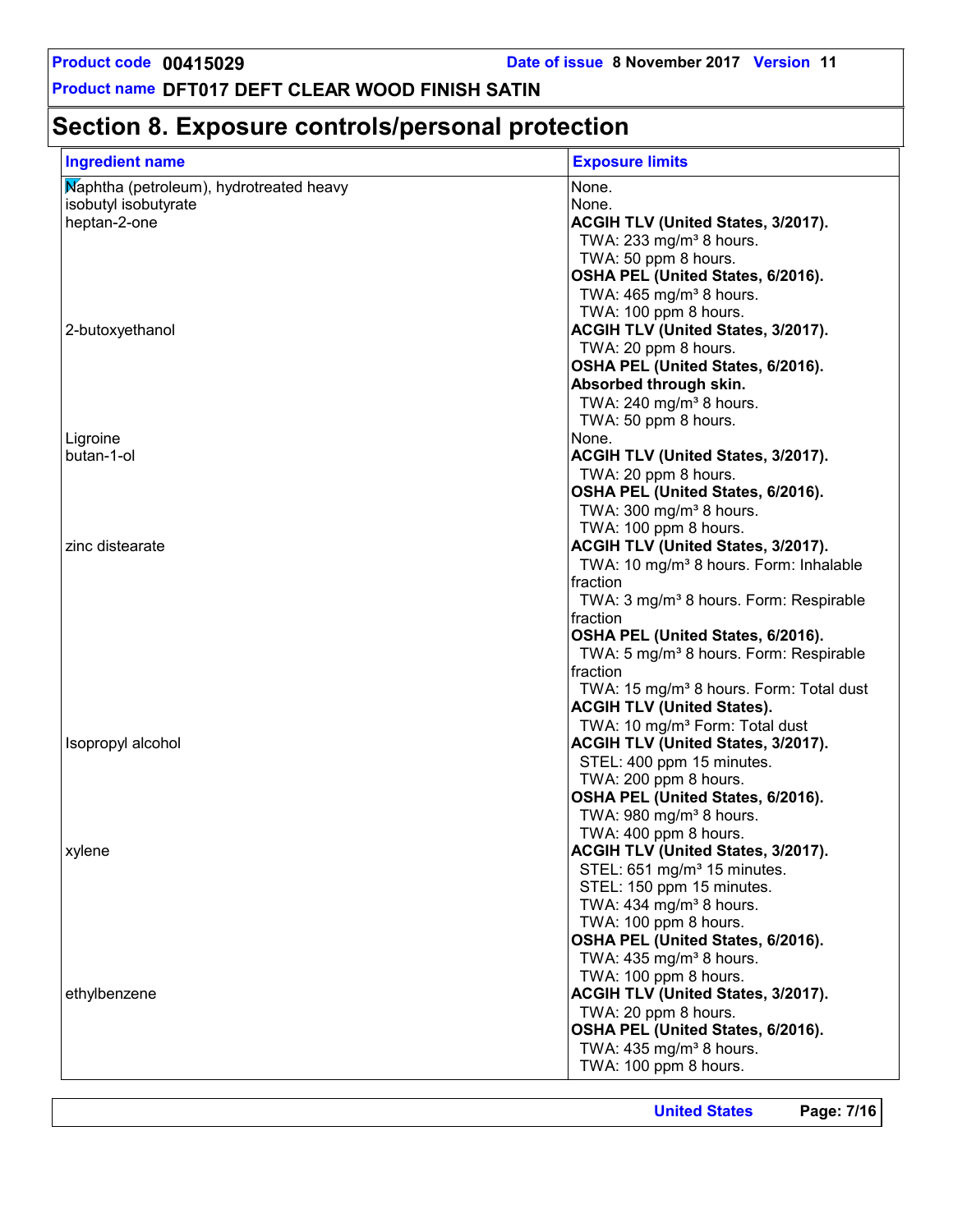## **Section 8. Exposure controls/personal protection**

| = Acceptable Maximum Peak<br>A<br>ACGIH<br>С<br>$=$ Ceiling Limit<br>F<br>$=$ Fume<br><b>IPEL</b><br>= Internal Permissible Exposure Limit<br>= Occupational Safety and Health Administration.<br>OSHA<br>R<br>= Respirable<br>Z | Key to abbreviations<br>S<br>= Potential skin absorption<br>SR<br>= American Conference of Governmental Industrial Hygienists.<br>= Respiratory sensitization<br>SS<br>= Skin sensitization<br><b>STEL</b><br>= Short term Exposure limit values<br>TD<br>$=$ Total dust<br>TLV<br>= Threshold Limit Value<br><b>TWA</b><br>= Time Weighted Average<br>= OSHA 29 CFR 1910.1200 Subpart Z - Toxic and Hazardous Substances                                                                                                                                                                                                                                       |
|----------------------------------------------------------------------------------------------------------------------------------------------------------------------------------------------------------------------------------|-----------------------------------------------------------------------------------------------------------------------------------------------------------------------------------------------------------------------------------------------------------------------------------------------------------------------------------------------------------------------------------------------------------------------------------------------------------------------------------------------------------------------------------------------------------------------------------------------------------------------------------------------------------------|
| Consult local authorities for acceptable exposure limits.                                                                                                                                                                        |                                                                                                                                                                                                                                                                                                                                                                                                                                                                                                                                                                                                                                                                 |
| procedures                                                                                                                                                                                                                       | Recommended monitoring : If this product contains ingredients with exposure limits, personal, workplace<br>atmosphere or biological monitoring may be required to determine the effectiveness of<br>the ventilation or other control measures and/or the necessity to use respiratory<br>protective equipment. Reference should be made to appropriate monitoring standards.<br>Reference to national guidance documents for methods for the determination of<br>hazardous substances will also be required.                                                                                                                                                    |
| <b>Appropriate engineering</b><br>controls<br><b>Environmental exposure</b><br>controls                                                                                                                                          | : Use only with adequate ventilation. Use process enclosures, local exhaust ventilation or<br>other engineering controls to keep worker exposure to airborne contaminants below any<br>recommended or statutory limits. The engineering controls also need to keep gas,<br>vapor or dust concentrations below any lower explosive limits. Use explosion-proof<br>ventilation equipment.<br>Emissions from ventilation or work process equipment should be checked to ensure<br>t.<br>they comply with the requirements of environmental protection legislation. In some<br>cases, fume scrubbers, filters or engineering modifications to the process equipment |
| <b>Individual protection measures</b><br><b>Hygiene measures</b>                                                                                                                                                                 | will be necessary to reduce emissions to acceptable levels.<br>: Wash hands, forearms and face thoroughly after handling chemical products, before<br>eating, smoking and using the lavatory and at the end of the working period.                                                                                                                                                                                                                                                                                                                                                                                                                              |
| <b>Eye/face protection</b><br><b>Skin protection</b>                                                                                                                                                                             | Appropriate techniques should be used to remove potentially contaminated clothing.<br>Wash contaminated clothing before reusing. Ensure that eyewash stations and safety<br>showers are close to the workstation location.<br>: Chemical splash goggles and face shield.                                                                                                                                                                                                                                                                                                                                                                                        |
| <b>Hand protection</b>                                                                                                                                                                                                           | : Chemical-resistant, impervious gloves complying with an approved standard should be<br>worn at all times when handling chemical products if a risk assessment indicates this is<br>necessary. Considering the parameters specified by the glove manufacturer, check<br>during use that the gloves are still retaining their protective properties. It should be<br>noted that the time to breakthrough for any glove material may be different for different<br>glove manufacturers. In the case of mixtures, consisting of several substances, the<br>protection time of the gloves cannot be accurately estimated.                                          |
| <b>Gloves</b>                                                                                                                                                                                                                    | : For prolonged or repeated handling, use the following type of gloves:<br>Recommended: neoprene, butyl rubber, polyvinyl alcohol (PVA), Viton®<br>May be used: nitrile rubber                                                                                                                                                                                                                                                                                                                                                                                                                                                                                  |
| <b>Body protection</b>                                                                                                                                                                                                           | : Personal protective equipment for the body should be selected based on the task being<br>performed and the risks involved and should be approved by a specialist before<br>handling this product. When there is a risk of ignition from static electricity, wear anti-<br>static protective clothing. For the greatest protection from static discharges, clothing<br>should include anti-static overalls, boots and gloves.                                                                                                                                                                                                                                  |
|                                                                                                                                                                                                                                  | <b>United States</b><br>Page: 8/16                                                                                                                                                                                                                                                                                                                                                                                                                                                                                                                                                                                                                              |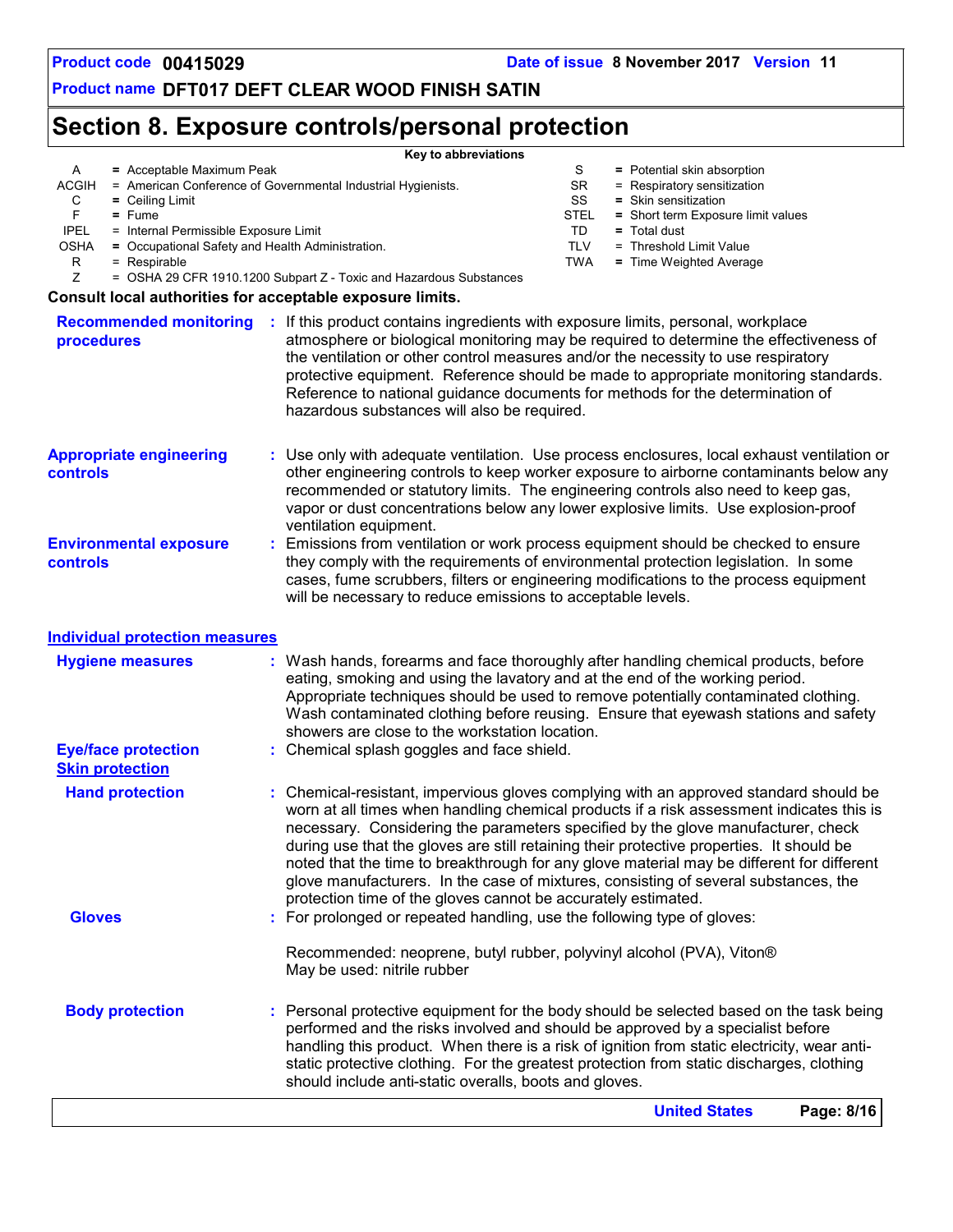## **Section 8. Exposure controls/personal protection**

| <b>Other skin protection</b>  | : Appropriate footwear and any additional skin protection measures should be selected<br>based on the task being performed and the risks involved and should be approved by a<br>specialist before handling this product.                                                                                                                                                                                                                          |
|-------------------------------|----------------------------------------------------------------------------------------------------------------------------------------------------------------------------------------------------------------------------------------------------------------------------------------------------------------------------------------------------------------------------------------------------------------------------------------------------|
| <b>Respiratory protection</b> | : Respirator selection must be based on known or anticipated exposure levels, the<br>hazards of the product and the safe working limits of the selected respirator. If workers<br>are exposed to concentrations above the exposure limit, they must use appropriate,<br>certified respirators. Use a properly fitted, air-purifying or air-fed respirator complying<br>with an approved standard if a risk assessment indicates this is necessary. |

## **Section 9. Physical and chemical properties**

| <b>Appearance</b>                                 |    |                                                              |
|---------------------------------------------------|----|--------------------------------------------------------------|
| <b>Physical state</b>                             | ř. | Liquid.                                                      |
| <b>Color</b>                                      |    | Not available.                                               |
| Odor                                              |    | Characteristic.                                              |
| <b>Odor threshold</b>                             |    | Not available.                                               |
| pH                                                |    | Not available.                                               |
| <b>Melting point</b>                              |    | Not available.                                               |
| <b>Boiling point</b>                              |    | >37.78°C (>100°F)                                            |
| <b>Flash point</b>                                |    | Closed cup: 11.67°C (53°F)                                   |
| <b>Material supports</b><br>combustion.           |    | Yes.                                                         |
| <b>Auto-ignition temperature</b>                  |    | $:$ Not available.                                           |
| <b>Decomposition temperature</b>                  |    | Not available.                                               |
| <b>Flammability (solid, gas)</b>                  |    | : Not available.                                             |
| Lower and upper explosive<br>(flammable) limits   |    | : Not available.                                             |
| <b>Evaporation rate</b>                           |    | Not available.                                               |
| <b>Vapor pressure</b>                             |    | Not available.                                               |
| <b>Vapor density</b>                              |    | Not available.                                               |
| <b>Relative density</b>                           |    | 0.89                                                         |
| Density (Ibs / gal)                               | ÷. | 7.43                                                         |
| <b>Solubility</b>                                 |    | Insoluble in the following materials: cold water.            |
| <b>Partition coefficient: n-</b><br>octanol/water |    | Not available.                                               |
| <b>Viscosity</b>                                  |    | Kinematic (40°C (104°F)): >0.21 cm <sup>2</sup> /s (>21 cSt) |
| <b>Volatility</b>                                 |    | 82% (v/v), 74.962% (w/w)                                     |
| % Solid. (w/w)                                    |    | 25.038                                                       |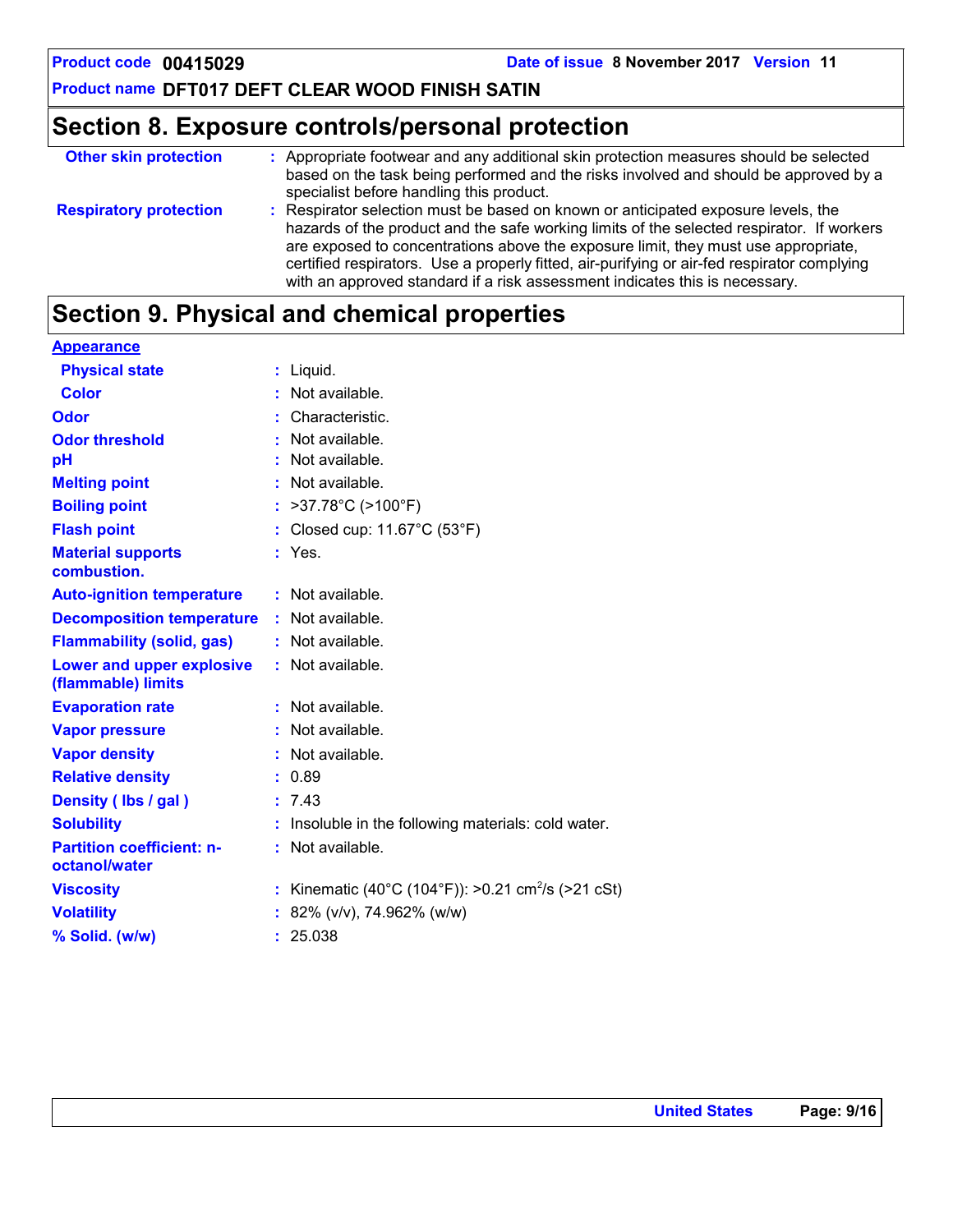## **Section 10. Stability and reactivity**

| <b>Reactivity</b>                                   | : No specific test data related to reactivity available for this product or its ingredients.                                                  |
|-----------------------------------------------------|-----------------------------------------------------------------------------------------------------------------------------------------------|
| <b>Chemical stability</b>                           | : The product is stable.                                                                                                                      |
| <b>Possibility of hazardous</b><br><b>reactions</b> | : Under normal conditions of storage and use, hazardous reactions will not occur.                                                             |
| <b>Conditions to avoid</b>                          | : When exposed to high temperatures may produce hazardous decomposition products.<br>Refer to protective measures listed in sections 7 and 8. |
| Incompatible materials                              | : Keep away from the following materials to prevent strong exothermic reactions:<br>oxidizing agents, strong alkalis, strong acids, amines.   |
| <b>Hazardous decomposition</b><br>products          | : Decomposition products may include the following materials: carbon monoxide, carbon<br>dioxide, smoke, oxides of nitrogen.                  |

## **Section 11. Toxicological information**

### **Information on toxicological effects**

### **Acute toxicity**

| <b>Product/ingredient name</b> | <b>Result</b>                                          | <b>Species</b> | <b>Dose</b>             | <b>Exposure</b> |
|--------------------------------|--------------------------------------------------------|----------------|-------------------------|-----------------|
| Maphtha (petroleum),           | LD50 Oral                                              | Rat            | >6 g/kg                 |                 |
| hydrotreated heavy             |                                                        |                |                         |                 |
| isobutyl isobutyrate           | LD50 Dermal                                            | Rabbit         | >8600 mg/kg             |                 |
|                                | LD50 Oral                                              | Rat            | 12.8 g/kg               |                 |
| heptan-2-one                   | <b>LC50 Inhalation Vapor</b>                           | Rat            | $>16.7$ mg/l            | 4 hours         |
|                                | LD50 Dermal                                            | Rabbit         | 10.206 g/kg             |                 |
|                                | LD50 Oral                                              | Rat            | $1.6$ g/kg              |                 |
| 2-butoxyethanol                | LD50 Dermal                                            | Rabbit         | 1060 mg/kg              |                 |
|                                | LD50 Oral                                              | Rat            | 470 mg/kg               |                 |
| Ligroine                       | LC50 Inhalation Gas.                                   | Rat            | 3400 ppm                | 4 hours         |
| butan-1-ol                     | <b>LC50 Inhalation Vapor</b>                           | Rat            | 24000 mg/m <sup>3</sup> | 4 hours         |
|                                | <b>LC50 Inhalation Vapor</b>                           | Rat            | 8000 ppm                | 4 hours         |
|                                | LD50 Dermal                                            | Rabbit         | 3400 mg/kg              |                 |
|                                | LD50 Oral                                              | Rat            | 790 mg/kg               |                 |
| zinc distearate                | LD50 Dermal                                            | Rabbit         | $>2$ g/kg               |                 |
|                                | LD50 Oral                                              | Rat            | $>10$ g/kg              |                 |
| Isopropyl alcohol              | <b>LC50 Inhalation Vapor</b>                           | Rat            | 72600 mg/m <sup>3</sup> | 4 hours         |
|                                | LD50 Dermal                                            | Rabbit         | 12800 mg/kg             |                 |
|                                | LD50 Oral                                              | Rat            | 4.396 g/kg              |                 |
| xylene                         | LD50 Dermal                                            | Rabbit         | $>1.7$ g/kg             |                 |
|                                | LD50 Oral                                              | Rat            | 4.3 g/kg                |                 |
| ethylbenzene                   | <b>LC50 Inhalation Vapor</b>                           | Rat            | 17.8 mg/l               | 4 hours         |
|                                | LD50 Dermal                                            | Rabbit         | 17.8 g/kg               |                 |
|                                | LD50 Oral                                              | Rat            | 3.5 g/kg                |                 |
| <b>Conclusion/Summary</b>      | $:$ There are no data available on the mixture itself. |                |                         |                 |
| <b>Irritation/Corrosion</b>    |                                                        |                |                         |                 |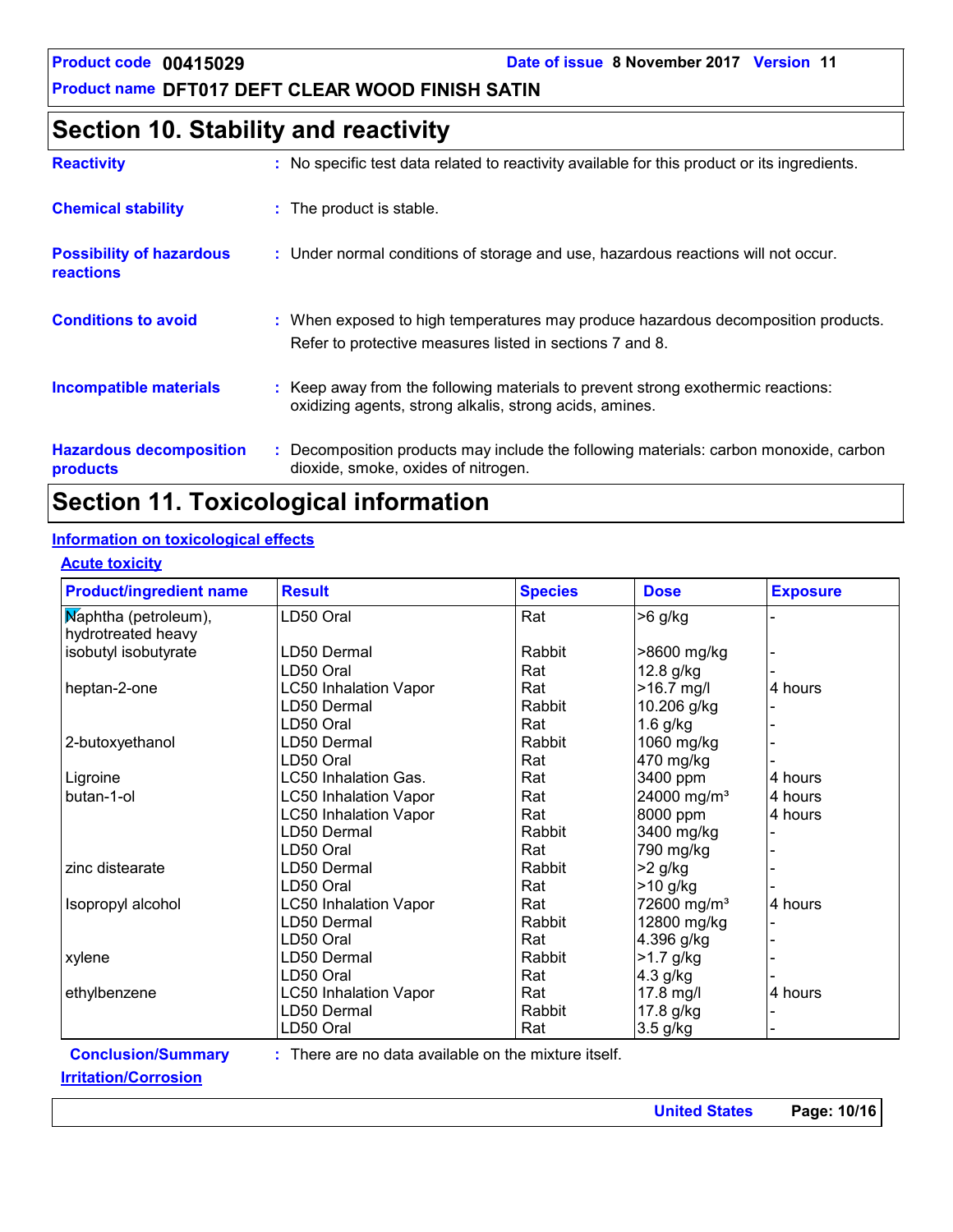## **Section 11. Toxicological information**

| <b>Product/ingredient name</b>                                                                                                 | <b>Result</b>                                        |                                                      |            | <b>Species</b> | <b>Score</b> | <b>Exposure</b>    | <b>Observation</b> |  |
|--------------------------------------------------------------------------------------------------------------------------------|------------------------------------------------------|------------------------------------------------------|------------|----------------|--------------|--------------------|--------------------|--|
| <b>xylene</b>                                                                                                                  |                                                      | Skin - Moderate irritant                             |            | Rabbit         |              | 24 hours 500<br>mg |                    |  |
| <b>Conclusion/Summary</b>                                                                                                      |                                                      |                                                      |            |                |              |                    |                    |  |
| <b>Skin</b>                                                                                                                    |                                                      | There are no data available on the mixture itself.   |            |                |              |                    |                    |  |
| <b>Eyes</b>                                                                                                                    |                                                      | There are no data available on the mixture itself.   |            |                |              |                    |                    |  |
| <b>Respiratory</b>                                                                                                             |                                                      | There are no data available on the mixture itself.   |            |                |              |                    |                    |  |
| <b>Sensitization</b>                                                                                                           |                                                      |                                                      |            |                |              |                    |                    |  |
| <b>Conclusion/Summary</b>                                                                                                      |                                                      |                                                      |            |                |              |                    |                    |  |
| <b>Skin</b>                                                                                                                    |                                                      | : There are no data available on the mixture itself. |            |                |              |                    |                    |  |
| <b>Respiratory</b>                                                                                                             |                                                      | There are no data available on the mixture itself.   |            |                |              |                    |                    |  |
| <b>Mutagenicity</b>                                                                                                            |                                                      |                                                      |            |                |              |                    |                    |  |
| <b>Conclusion/Summary</b>                                                                                                      |                                                      | : There are no data available on the mixture itself. |            |                |              |                    |                    |  |
| <b>Carcinogenicity</b>                                                                                                         |                                                      |                                                      |            |                |              |                    |                    |  |
| <b>Conclusion/Summary</b>                                                                                                      |                                                      | : There are no data available on the mixture itself. |            |                |              |                    |                    |  |
| <b>Classification</b>                                                                                                          |                                                      |                                                      |            |                |              |                    |                    |  |
| <b>Product/ingredient name</b>                                                                                                 | <b>OSHA</b>                                          | <b>IARC</b>                                          | <b>NTP</b> |                |              |                    |                    |  |
| 2-butoxyethanol                                                                                                                |                                                      | 3                                                    |            |                |              |                    |                    |  |
| Isopropyl alcohol                                                                                                              |                                                      | 3                                                    |            |                |              |                    |                    |  |
| xylene<br>ethylbenzene                                                                                                         |                                                      | 3<br>2B                                              |            |                |              |                    |                    |  |
|                                                                                                                                |                                                      |                                                      |            |                |              |                    |                    |  |
| <b>Carcinogen Classification code:</b><br>IARC: 1, 2A, 2B, 3, 4                                                                |                                                      |                                                      |            |                |              |                    |                    |  |
| NTP: Known to be a human carcinogen; Reasonably anticipated to be a human carcinogen<br>OSHA: +<br>Not listed/not regulated: - |                                                      |                                                      |            |                |              |                    |                    |  |
| <b>Reproductive toxicity</b>                                                                                                   |                                                      |                                                      |            |                |              |                    |                    |  |
| <b>Conclusion/Summary</b>                                                                                                      | : There are no data available on the mixture itself. |                                                      |            |                |              |                    |                    |  |
| <b>Teratogenicity</b>                                                                                                          |                                                      |                                                      |            |                |              |                    |                    |  |
| <b>Conclusion/Summary</b>                                                                                                      | : There are no data available on the mixture itself. |                                                      |            |                |              |                    |                    |  |
| <b>Specific target organ toxicity (single exposure)</b>                                                                        |                                                      |                                                      |            |                |              |                    |                    |  |
| <b>Name</b>                                                                                                                    |                                                      |                                                      |            |                |              |                    | <b>Category</b>    |  |
| Naphtha (petroleum), hydrotreated heavy                                                                                        |                                                      |                                                      |            |                |              |                    | Category 3         |  |
| butan-1-ol                                                                                                                     |                                                      |                                                      |            |                |              |                    | Category 3         |  |
| zinc distearate                                                                                                                |                                                      |                                                      |            |                |              |                    | Category 3         |  |
| Isopropyl alcohol                                                                                                              |                                                      |                                                      |            |                |              |                    | Category 3         |  |
| xylene                                                                                                                         |                                                      |                                                      |            |                |              |                    | Category 3         |  |
| <b>Specific target organ toxicity (repeated exposure)</b>                                                                      |                                                      |                                                      |            |                |              |                    |                    |  |
| <b>Name</b>                                                                                                                    |                                                      |                                                      |            |                |              |                    | <b>Category</b>    |  |
|                                                                                                                                |                                                      |                                                      |            |                |              |                    | Category 2         |  |
| xylene<br>ethylbenzene                                                                                                         |                                                      |                                                      |            |                |              |                    | Category 2         |  |

| <b>United States</b> | Page: 11/16 |
|----------------------|-------------|
|                      |             |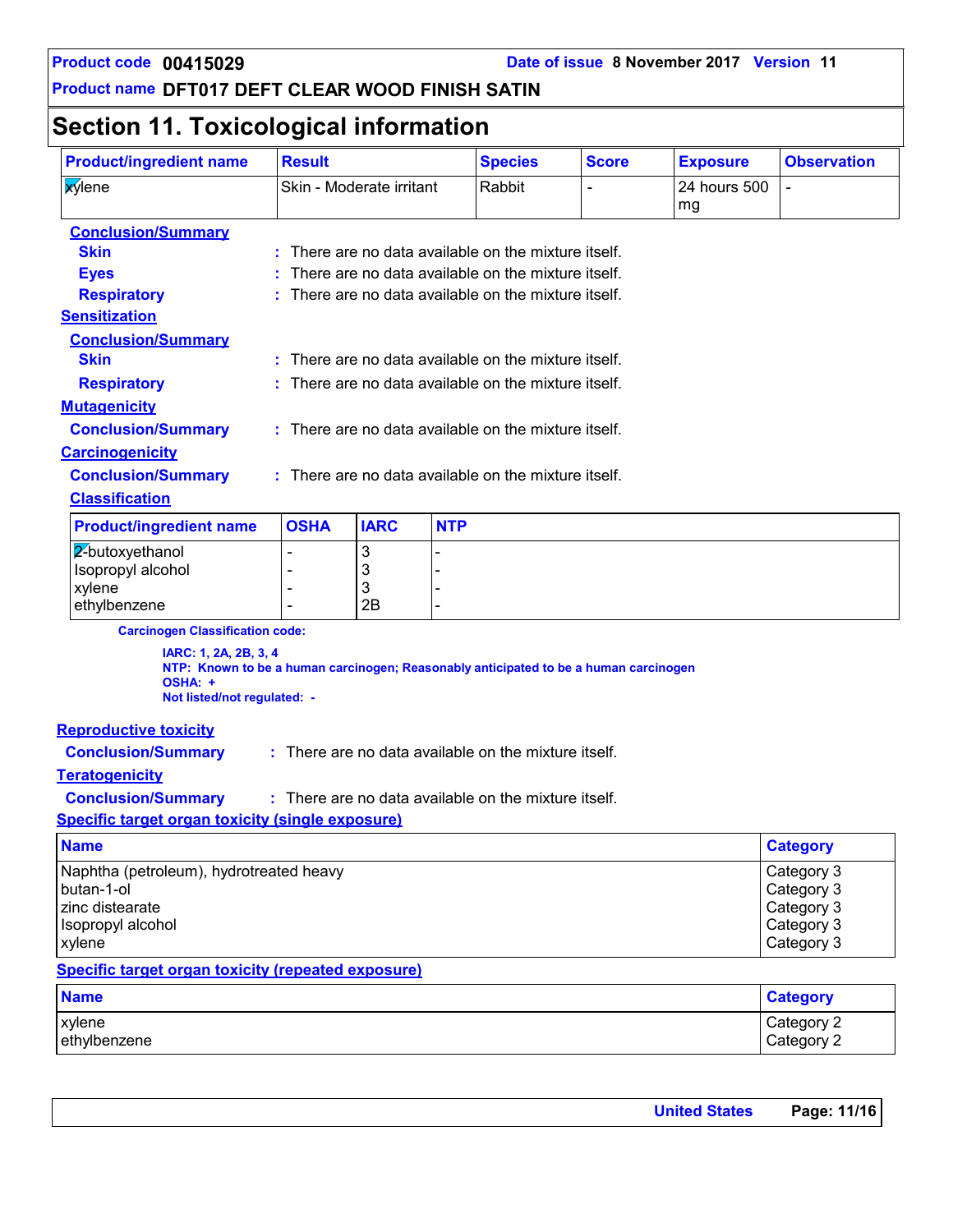## **Section 11. Toxicological information**

**Target organs :** Contains material which causes damage to the following organs: brain, central nervous system (CNS).

Contains material which may cause damage to the following organs: blood, kidneys, lungs, the nervous system, liver, spleen, lymphatic system, peripheral nervous system, upper respiratory tract, skin, bone marrow, ears, eye, lens or cornea.

### **Aspiration hazard**

| <b>Name</b>                             | <b>Result</b>                         |
|-----------------------------------------|---------------------------------------|
| Naphtha (petroleum), hydrotreated heavy | <b>ASPIRATION HAZARD - Category 1</b> |
| Ligroine                                | <b>ASPIRATION HAZARD - Category 1</b> |
| xylene                                  | <b>ASPIRATION HAZARD - Category 1</b> |
| ethylbenzene                            | <b>ASPIRATION HAZARD - Category 1</b> |

### **Information on the likely routes of exposure**

### **Potential acute health effects**

| <b>Eye contact</b>           | : Causes serious eye damage.                                                                                                                                                                                                                                                                                                                                                                                                                                                                                                                                                                                                                                                                                                                                                                                                                                                                                                                                                                                                                                                                                                              |
|------------------------------|-------------------------------------------------------------------------------------------------------------------------------------------------------------------------------------------------------------------------------------------------------------------------------------------------------------------------------------------------------------------------------------------------------------------------------------------------------------------------------------------------------------------------------------------------------------------------------------------------------------------------------------------------------------------------------------------------------------------------------------------------------------------------------------------------------------------------------------------------------------------------------------------------------------------------------------------------------------------------------------------------------------------------------------------------------------------------------------------------------------------------------------------|
| <b>Inhalation</b>            | : Harmful if inhaled. May cause respiratory irritation.                                                                                                                                                                                                                                                                                                                                                                                                                                                                                                                                                                                                                                                                                                                                                                                                                                                                                                                                                                                                                                                                                   |
| <b>Skin contact</b>          | : Causes skin irritation. Defatting to the skin.                                                                                                                                                                                                                                                                                                                                                                                                                                                                                                                                                                                                                                                                                                                                                                                                                                                                                                                                                                                                                                                                                          |
| <b>Ingestion</b>             | $\blacksquare$ Marmful if swallowed.                                                                                                                                                                                                                                                                                                                                                                                                                                                                                                                                                                                                                                                                                                                                                                                                                                                                                                                                                                                                                                                                                                      |
| Over-exposure signs/symptoms |                                                                                                                                                                                                                                                                                                                                                                                                                                                                                                                                                                                                                                                                                                                                                                                                                                                                                                                                                                                                                                                                                                                                           |
| <b>Eye contact</b>           | : Adverse symptoms may include the following:<br>pain<br>watering<br>redness                                                                                                                                                                                                                                                                                                                                                                                                                                                                                                                                                                                                                                                                                                                                                                                                                                                                                                                                                                                                                                                              |
| <b>Inhalation</b>            | : Adverse symptoms may include the following:<br>respiratory tract irritation<br>coughing                                                                                                                                                                                                                                                                                                                                                                                                                                                                                                                                                                                                                                                                                                                                                                                                                                                                                                                                                                                                                                                 |
| <b>Skin contact</b>          | : Adverse symptoms may include the following:<br>pain or irritation<br>redness<br>dryness<br>cracking<br>blistering may occur                                                                                                                                                                                                                                                                                                                                                                                                                                                                                                                                                                                                                                                                                                                                                                                                                                                                                                                                                                                                             |
| <b>Ingestion</b>             | : Adverse symptoms may include the following:<br>stomach pains                                                                                                                                                                                                                                                                                                                                                                                                                                                                                                                                                                                                                                                                                                                                                                                                                                                                                                                                                                                                                                                                            |
|                              | Delayed and immediate effects and also chronic effects from short and long term exposure                                                                                                                                                                                                                                                                                                                                                                                                                                                                                                                                                                                                                                                                                                                                                                                                                                                                                                                                                                                                                                                  |
| <b>Conclusion/Summary</b>    | : There are no data available on the mixture itself. Exposure to component solvent vapor<br>concentrations in excess of the stated occupational exposure limit may result in adverse<br>health effects such as mucous membrane and respiratory system irritation and adverse<br>effects on the kidneys, liver and central nervous system. Symptoms and signs include<br>headache, dizziness, fatigue, muscular weakness, drowsiness and, in extreme cases,<br>loss of consciousness. Solvents may cause some of the above effects by absorption<br>through the skin. There is some evidence that repeated exposure to organic solvent<br>vapors in combination with constant loud noise can cause greater hearing loss than<br>expected from exposure to noise alone. If splashed in the eyes, the liquid may cause<br>irritation and reversible damage. Ingestion may cause nausea, diarrhea and vomiting.<br>This takes into account, where known, delayed and immediate effects and also chronic<br>effects of components from short-term and long-term exposure by oral, inhalation and<br>dermal routes of exposure and eye contact. |

**United States Page: 12/16**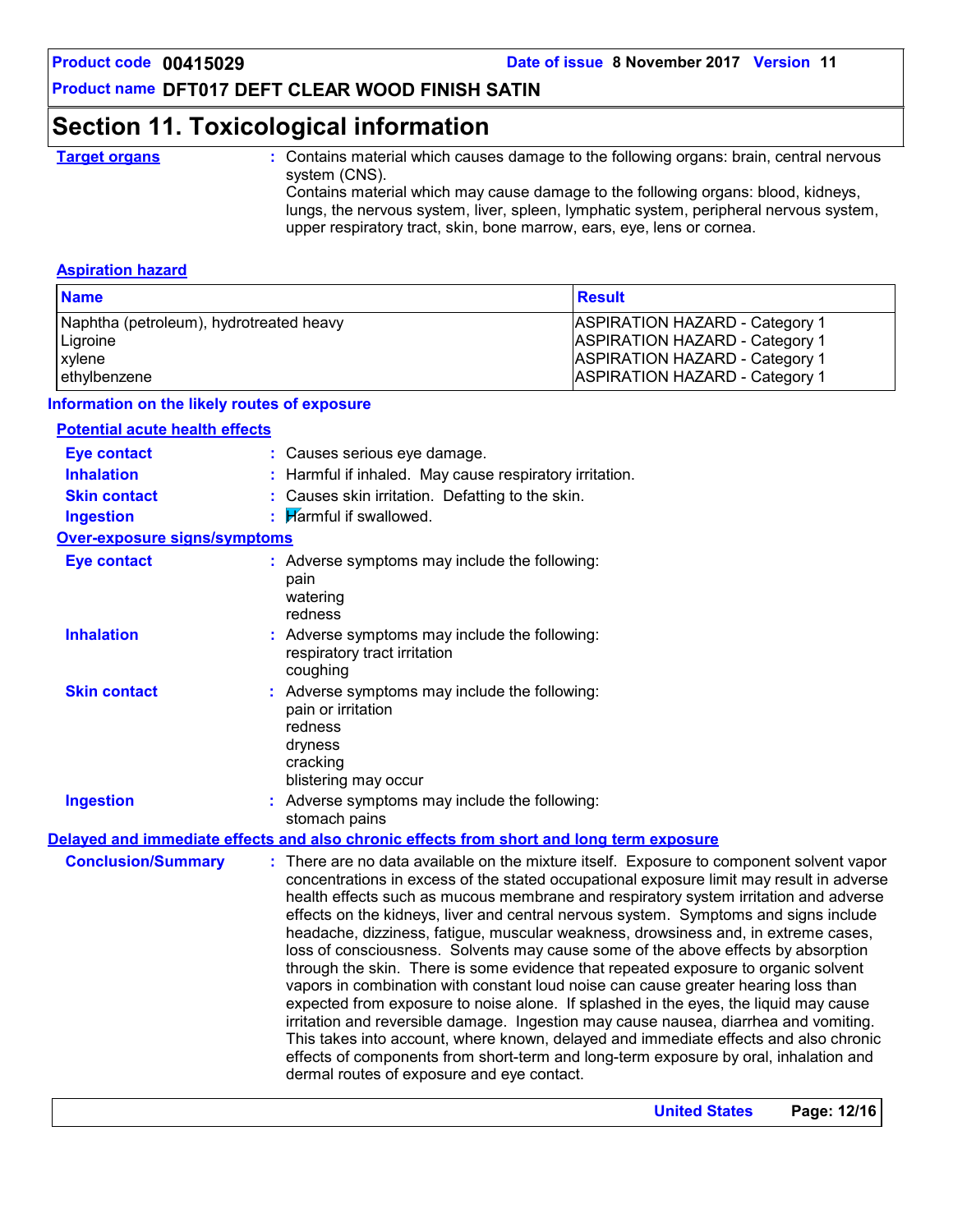## **Section 11. Toxicological information**

| <b>Short term exposure</b>                   |                                                                                                                                                                            |
|----------------------------------------------|----------------------------------------------------------------------------------------------------------------------------------------------------------------------------|
| <b>Potential immediate</b><br><b>effects</b> | $:$ There are no data available on the mixture itself.                                                                                                                     |
| <b>Potential delayed effects</b>             | $\therefore$ There are no data available on the mixture itself.                                                                                                            |
| <b>Long term exposure</b>                    |                                                                                                                                                                            |
| <b>Potential immediate</b><br><b>effects</b> | $:$ There are no data available on the mixture itself.                                                                                                                     |
|                                              | <b>Potential delayed effects</b> : There are no data available on the mixture itself.                                                                                      |
| <b>Potential chronic health effects</b>      |                                                                                                                                                                            |
| <b>General</b>                               | May cause damage to organs through prolonged or repeated exposure. Prolonged or<br>repeated contact can defat the skin and lead to irritation, cracking and/or dermatitis. |
| <b>Carcinogenicity</b>                       | Suspected of causing cancer. Risk of cancer depends on duration and level of<br>exposure.                                                                                  |
| <b>Mutagenicity</b>                          | : No known significant effects or critical hazards.                                                                                                                        |
| <b>Teratogenicity</b>                        | : No known significant effects or critical hazards.                                                                                                                        |
| <b>Developmental effects</b>                 | : No known significant effects or critical hazards.                                                                                                                        |
| <b>Fertility effects</b>                     | : No known significant effects or critical hazards.                                                                                                                        |
| <b>Numerical measures of toxicity</b>        |                                                                                                                                                                            |
| <b>Acute toxicity estimates</b>              |                                                                                                                                                                            |
| $D$ auta                                     | $ATE$ $(0.0006)$                                                                                                                                                           |

| <b>Route</b>                 | <b>ATE value</b> |
|------------------------------|------------------|
| Øral                         | 1895.4 mg/kg     |
| Dermal                       | 3582.4 mg/kg     |
| Inhalation (gases)           | $ 5398.5$ ppm    |
| Inhalation (vapors)          | 19.72 mg/l       |
| Inhalation (dusts and mists) | $2.69$ mg/l      |

## **Section 12. Ecological information**

**Toxicity**

| <b>Product/ingredient name</b>   | <b>Result</b>                                                               | <b>Species</b>                                                                 | <b>Exposure</b>      |
|----------------------------------|-----------------------------------------------------------------------------|--------------------------------------------------------------------------------|----------------------|
| sopropyl alcohol<br>ethylbenzene | Acute EC50 10100 mg/l Fresh water<br>Acute LC50 150 to 200 mg/l Fresh water | Daphnia - Daphnia magna<br>  Fish - Lepomis macrochirus -<br>Young of the year | 48 hours<br>96 hours |

### **Persistence and degradability**

| <b>Product/ingredient name</b> | <b>Aquatic half-life</b> | <b>Photolysis</b> | Biodegradability |
|--------------------------------|--------------------------|-------------------|------------------|
| $\sqrt{2}$ butoxyethanol       |                          |                   | Readily          |
| <b>xylene</b>                  |                          |                   | Readily          |
| ethylbenzene                   |                          |                   | Readily          |

### **Bioaccumulative potential**

| <b>United States</b> | Page: 13/16 |
|----------------------|-------------|
|----------------------|-------------|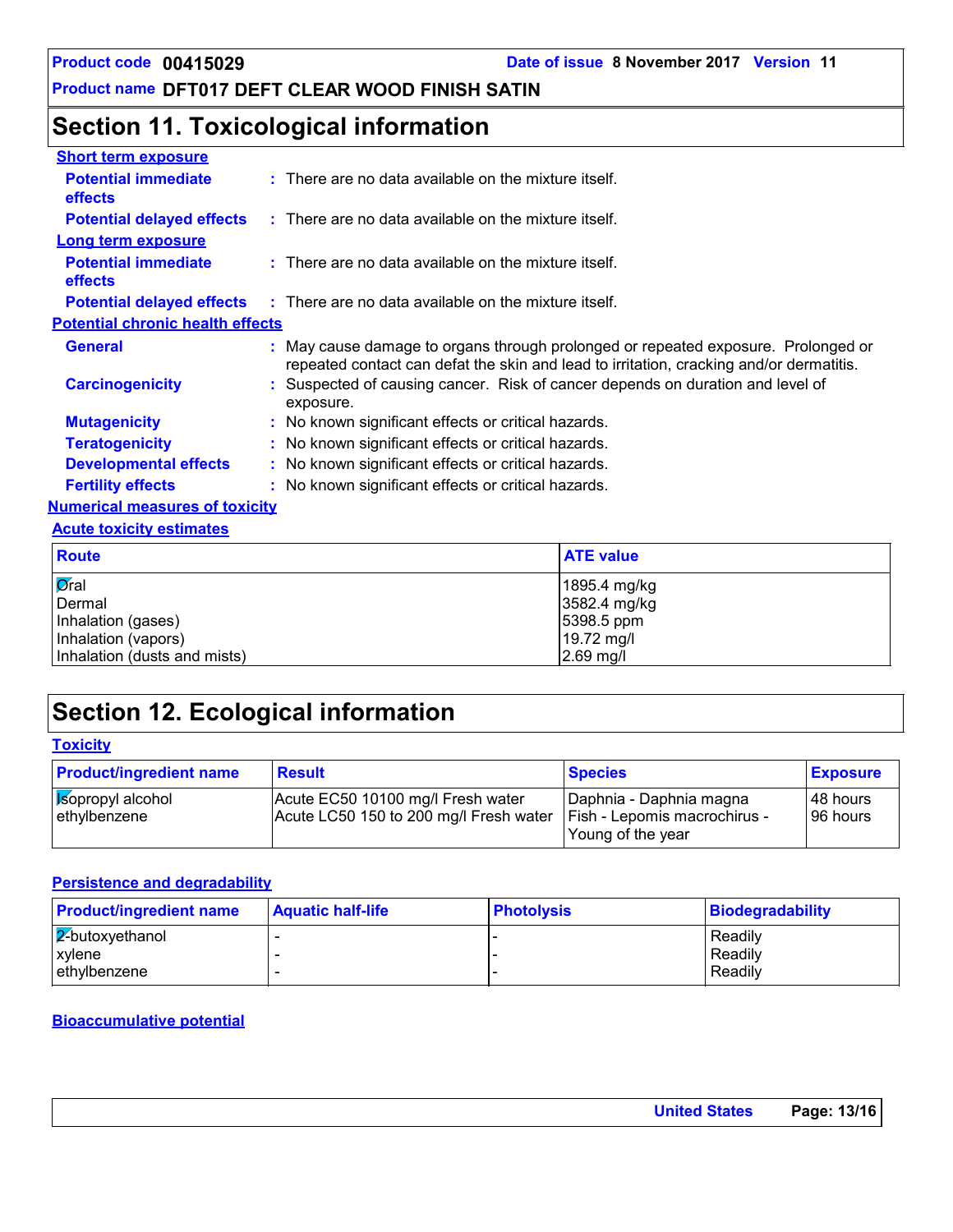## **Section 12. Ecological information**

| <b>Product/ingredient name</b> | $LogP_{ow}$ | <b>BCF</b>  | <b>Potential</b> |
|--------------------------------|-------------|-------------|------------------|
| Reptan-2-one                   | 1.98        |             | low              |
| 2-butoxyethanol                | 0.81        |             | low              |
| I butan-1-ol                   | 0.88        |             | . Iow            |
| l zinc distearate              | 1.2         |             | low              |
| Isopropyl alcohol              | 0.05        |             | low              |
| xylene                         | 3.16        | 7.4 to 18.5 | low              |
| ethylbenzene                   | 3.15        | 79.43       | low              |

### **Mobility in soil**

**Soil/water partition coefficient (KOC)**

**:** Not available.

## **Section 13. Disposal considerations**

| <b>Disposal methods</b> | : The generation of waste should be avoided or minimized wherever possible. Disposal<br>of this product, solutions and any by-products should at all times comply with the<br>requirements of environmental protection and waste disposal legislation and any<br>regional local authority requirements. Dispose of surplus and non-recyclable products<br>via a licensed waste disposal contractor. Waste should not be disposed of untreated to<br>the sewer unless fully compliant with the requirements of all authorities with jurisdiction.<br>Waste packaging should be recycled. Incineration or landfill should only be considered<br>when recycling is not feasible. This material and its container must be disposed of in a<br>safe way. Care should be taken when handling emptied containers that have not been<br>cleaned or rinsed out. Empty containers or liners may retain some product residues.<br>Vapor from product residues may create a highly flammable or explosive atmosphere<br>inside the container. Do not cut, weld or grind used containers unless they have been<br>cleaned thoroughly internally. Avoid dispersal of spilled material and runoff and contact |
|-------------------------|------------------------------------------------------------------------------------------------------------------------------------------------------------------------------------------------------------------------------------------------------------------------------------------------------------------------------------------------------------------------------------------------------------------------------------------------------------------------------------------------------------------------------------------------------------------------------------------------------------------------------------------------------------------------------------------------------------------------------------------------------------------------------------------------------------------------------------------------------------------------------------------------------------------------------------------------------------------------------------------------------------------------------------------------------------------------------------------------------------------------------------------------------------------------------------------------|
|                         | with soil, waterways, drains and sewers.                                                                                                                                                                                                                                                                                                                                                                                                                                                                                                                                                                                                                                                                                                                                                                                                                                                                                                                                                                                                                                                                                                                                                       |

**Disposal should be in accordance with applicable regional, national and local laws and regulations. Refer to Section 7: HANDLING AND STORAGE and Section 8: EXPOSURE CONTROLS/PERSONAL PROTECTION for additional handling information and protection of employees. Section 6. Accidental release measures**

|                                                      | <b>DOT</b>             | <b>IMDG</b>     | <b>IATA</b>                         |  |
|------------------------------------------------------|------------------------|-----------------|-------------------------------------|--|
| <b>UN number</b>                                     | <b>UN1263</b>          | <b>UN1263</b>   | <b>UN1263</b>                       |  |
| <b>UN proper shipping</b><br>name                    | <b>PAINT</b>           | <b>PAINT</b>    | <b>PAINT</b>                        |  |
| <b>Transport hazard class 3</b><br>(e <sub>s</sub> ) |                        | 3               | 3                                   |  |
| <b>Packing group</b>                                 | Ш                      | Ш               | Ш                                   |  |
| <b>Environmental hazards Mo.</b>                     |                        | No.             | No.                                 |  |
| <b>Marine pollutant</b><br>substances                | <b>Mot applicable.</b> | Not applicable. | Not applicable.                     |  |
| <b>Product RQ (lbs)</b>                              | 3891.3                 | Not applicable. | Not applicable.                     |  |
|                                                      |                        |                 | <b>United States</b><br>Page: 14/16 |  |

## **14. Transport information**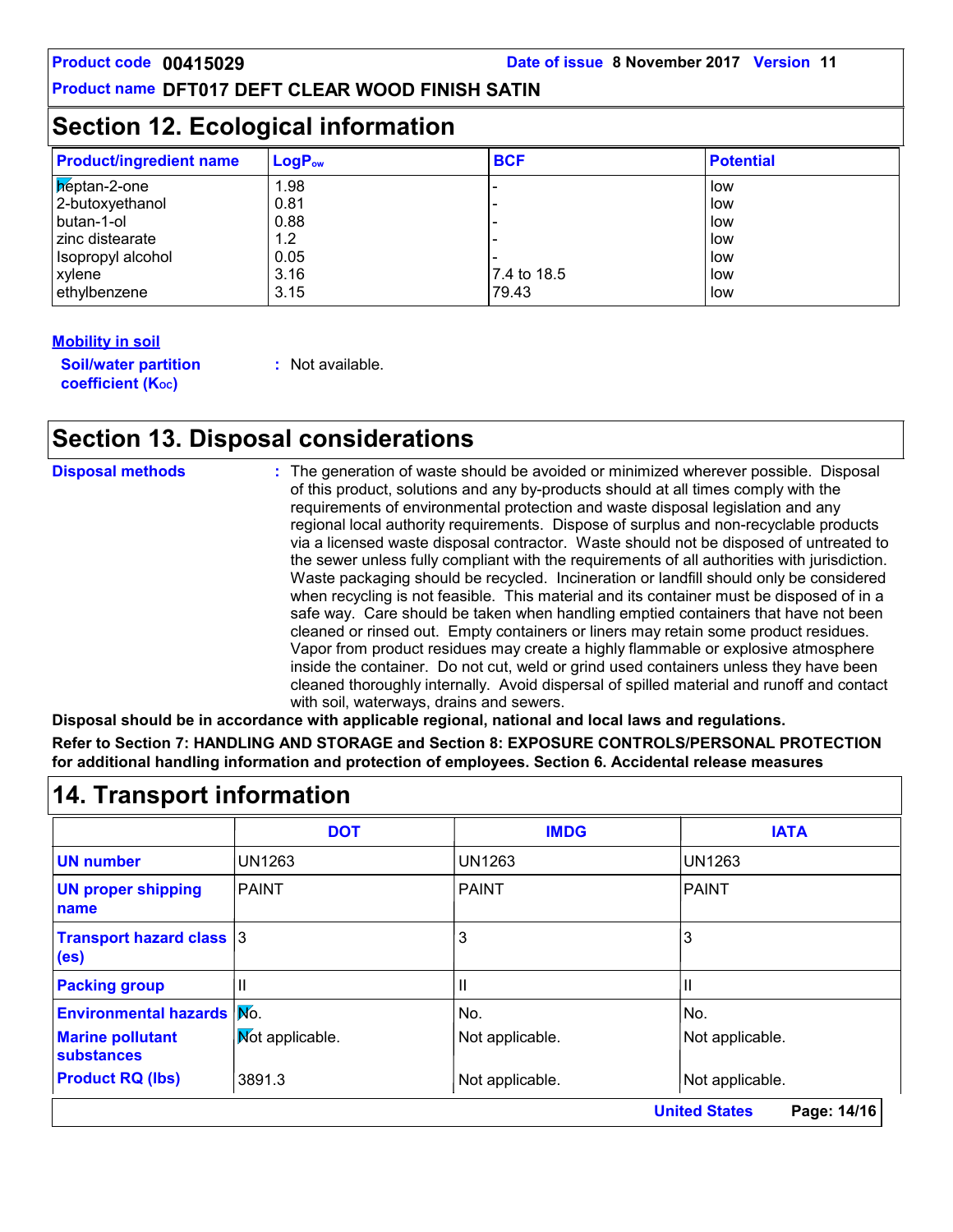| <b>14. Transport information</b> |                    |                                                       |                                                                                                        |  |
|----------------------------------|--------------------|-------------------------------------------------------|--------------------------------------------------------------------------------------------------------|--|
| <b>RQ substances</b>             | (xylene)           | Not applicable.                                       | Not applicable.                                                                                        |  |
|                                  |                    |                                                       |                                                                                                        |  |
| <b>Additional information</b>    |                    |                                                       |                                                                                                        |  |
| <b>DOT</b>                       |                    | RQ (reportable quantity) transportation requirements. | : Package sizes shipped in quantities less than the product reportable quantity are not subject to the |  |
| <b>IMDG</b>                      | : None identified. |                                                       |                                                                                                        |  |

## **Section 15. Regulatory information**

### **United States**

**United States inventory (TSCA 8b) :** All components are listed or exempted.

**SARA 302/304**

**SARA 304 RQ :** Not applicable.

**Composition/information on ingredients**

No products were found.

#### **SARA 311/312**

**Classification :** Fire hazard

Immediate (acute) health hazard Delayed (chronic) health hazard

### **Composition/information on ingredients**

| <b>Name</b>                       | <b>Fire</b><br>hazard | <b>Sudden</b><br><b>release of</b><br><b>pressure</b> | <b>Reactive</b> | <b>Immediate</b><br>(acute)<br>health<br>hazard | <b>Delayed</b><br>(chronic)<br>health<br>hazard |
|-----------------------------------|-----------------------|-------------------------------------------------------|-----------------|-------------------------------------------------|-------------------------------------------------|
| Maphtha (petroleum), hydrotreated | Yes.                  | No.                                                   | No.             | Yes.                                            | No.                                             |
| heavy                             |                       |                                                       |                 |                                                 |                                                 |
| isobutyl isobutyrate              | No.                   | No.                                                   | No.             | Yes.                                            | No.                                             |
| heptan-2-one                      | Yes.                  | No.                                                   | No.             | Yes.                                            | No.                                             |
| 2-butoxyethanol                   | Yes.                  | No.                                                   | No.             | Yes.                                            | No.                                             |
| Ligroine                          | Yes.                  | No.                                                   | No.             | Yes.                                            | No.                                             |
| butan-1-ol                        | Yes.                  | No.                                                   | No.             | Yes.                                            | No.                                             |
| zinc distearate                   | Yes.                  | No.                                                   | No.             | Yes.                                            | No.                                             |
| Isopropyl alcohol                 | Yes.                  | No.                                                   | No.             | Yes.                                            | No.                                             |
| xylene                            | Yes.                  | No.                                                   | No.             | Yes.                                            | Yes.                                            |
| ethylbenzene                      | Yes.                  | No.                                                   | No.             | Yes.                                            | Yes.                                            |

#### **SARA 313**

**Chemical name CAS number Concentration**